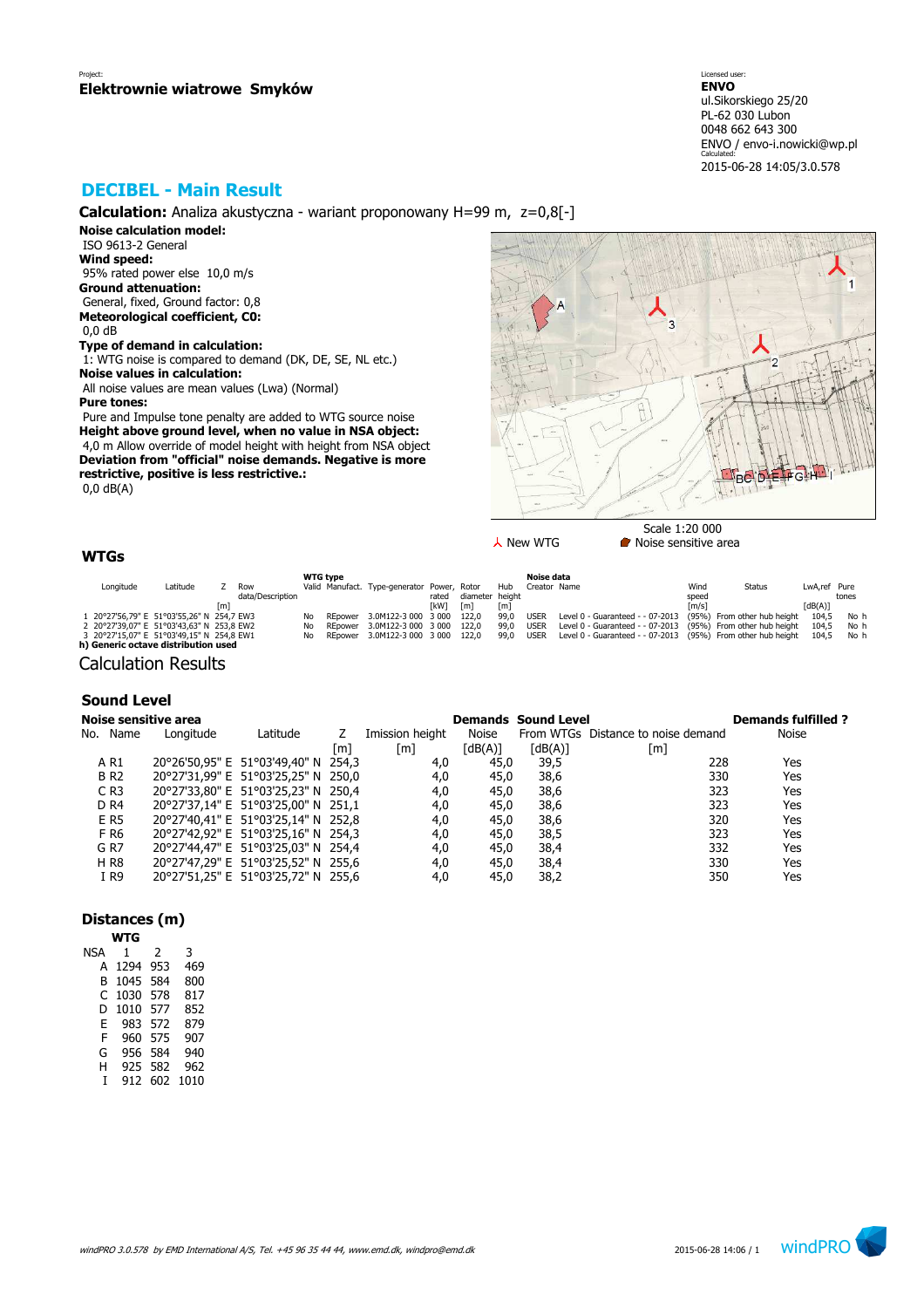## **DECIBEL - Detailed results**

**Calculation:** Analiza akustyczna - wariant proponowany H=99 m, z=0,8[-]**Noise calculation model:** ISO 9613-2 General 10,0 m/s Assumptions

Calculated  $L(DW) = LWA$ , ref + K + Dc - (Adiv + Aatm + Agr + Abar + Amisc) - Cmet (when calculated with ground attenuation, then  $Dc = D$ omega)

| LWA,ref: | Sound pressure level at WTG                        |
|----------|----------------------------------------------------|
| К:       | Pure tone                                          |
| Dc:      | Directivity correction                             |
| Adiv:    | the attenuation due to geometrical divergence      |
| Aatm:    | the attenuation due to atmospheric absorption      |
| Agr:     | the attenuation due to ground effect               |
| Abar:    | the attenuation due to a barrier                   |
| Amisc:   | the attenuation due to miscellaneous other effects |
| Cmet:    | Meteorological correction                          |

## Calculation Results

### **Noise sensitive area: A R1**

| <b>WTG</b> |         |                                                                                   | 95% rated power |                         |                  |                |            |         |      |      |         |
|------------|---------|-----------------------------------------------------------------------------------|-----------------|-------------------------|------------------|----------------|------------|---------|------|------|---------|
|            |         | No. Distance Sound distance Calculated LwA,ref Dc Adiv Aatm Agr Abar Amisc A Cmet |                 |                         |                  |                |            |         |      |      |         |
|            | [m]     | [m]                                                                               | [dB(A)]         | $[dB(A)]$ $[dB]$ $[dB]$ |                  | [dB] [dB] [dB] |            |         | [dB] | [dB] | [dB]    |
|            | 1 2 9 4 | 1 2 9 8                                                                           | 27.82           | 104.5 0.00 73.26        |                  |                | $\sim 100$ | $-0.00$ | 0.00 |      | $-0.00$ |
| 2          | 953     |                                                                                   | 958 31.19       |                         | 104.5 0.00 70.63 |                | $\sim 100$ | $-0.00$ | 0.00 |      | $-0.00$ |
| 3          | 469     |                                                                                   | 479 38.45       |                         | 104.5 0.00 64.61 |                | $\sim 100$ | $-0.00$ | 0.00 |      | $-0.00$ |

Sum 39,50

- Data undefined due to calculation with octave data

### **Noise sensitive area: B R2**

| <b>WTG</b> |         |                                                                                   | 95% rated power |                         |                  |                          |            |                |      |                          |           |
|------------|---------|-----------------------------------------------------------------------------------|-----------------|-------------------------|------------------|--------------------------|------------|----------------|------|--------------------------|-----------|
|            |         | No. Distance Sound distance Calculated LwA,ref Dc Adiv Aatm Agr Abar Amisc A Cmet |                 |                         |                  |                          |            |                |      |                          |           |
|            | [m]     | [m]                                                                               | [dB(A)]         | $[dB(A)]$ $[dB]$ $[dB]$ |                  |                          |            | [dB] [dB] [dB] | [dB] |                          | [dB] [dB] |
|            | 1 0 4 5 | 1 0 5 0                                                                           | 30,19           |                         | 104.5 0.00 71.42 | $\overline{\phantom{a}}$ |            | $-0.00$        | 0.00 |                          | $-0.00$   |
| 2          | 584     |                                                                                   | 593 36,28       |                         | 104.5 0.00 66.46 | $\sim$                   |            | $-0.00$        | 0.00 |                          | $-0.00$   |
| 3          | 808     |                                                                                   | 815 32.94       |                         | 104,5 0,00 69,22 |                          | $\sim 100$ | $-0.00$        | 0.00 | $\overline{\phantom{0}}$ | 0.00      |
|            |         |                                                                                   |                 |                         |                  |                          |            |                |      |                          |           |

Sum 38,61

- Data undefined due to calculation with octave data

## **Noise sensitive area: C R3**

| <b>WTG</b> |         |                                                                                   | 95% rated power |                         |                  |                          |            |         |      |                          |         |
|------------|---------|-----------------------------------------------------------------------------------|-----------------|-------------------------|------------------|--------------------------|------------|---------|------|--------------------------|---------|
|            |         | No. Distance Sound distance Calculated LwA,ref Dc Adiv Aatm Agr Abar Amisc A Cmet |                 |                         |                  |                          |            |         |      |                          |         |
|            | [m]     | [m]                                                                               | [dB(A)]         | $[dB(A)]$ $[dB]$ $[dB]$ |                  | $[dB]$ $[dB]$ $[dB]$     |            |         | [dB] | [dB]                     | [dB]    |
|            | 1 0 3 0 |                                                                                   | 1 0 35 30, 35   |                         | 104.5 0.00 71.30 |                          | $\sim 100$ | $-0.00$ | 0.00 | $\overline{\phantom{a}}$ | 0.00    |
| 2          | 578     |                                                                                   | 586 36.39       |                         | 104,5 0,00 66,36 | $\overline{\phantom{a}}$ |            | $-0.00$ | 0.00 |                          | $-0.00$ |
| 3          | 824     |                                                                                   | 830 32.74       |                         | 104,5 0,00 69,38 |                          | $\sim 100$ | $-0.00$ | 0.00 |                          | $-0.00$ |

Sum 38,65

- Data undefined due to calculation with octave data

|     |         | Noise sensitive area: D R4         |                 |                                       |      |                  |                          |      |         |      |      |         |
|-----|---------|------------------------------------|-----------------|---------------------------------------|------|------------------|--------------------------|------|---------|------|------|---------|
| WTG |         |                                    | 95% rated power |                                       |      |                  |                          |      |         |      |      |         |
| No. |         | Distance Sound distance Calculated |                 | LwA,ref Dc Adiv Aatm Agr Abar Amisc A |      |                  |                          |      |         |      |      | Cmet    |
|     | [m]     | [m]                                | [dB(A)]         | [dB(A)]                               | [dB] | [dB]             | [dB]                     | [dB] | [dB]    | [dB] | [dB] | [dB]    |
|     | 1 0 1 0 | 1 0 1 4                            | 30,57           |                                       |      | 104.5 0.00 71.12 |                          |      | $-0.00$ | 0.00 |      | $-0.00$ |
|     | 577     | 585                                | 36,42           |                                       |      | 104.5 0.00 66.34 | $\overline{\phantom{a}}$ |      | $-0.00$ | 0.00 |      | $-0.00$ |
|     | 861     | 866                                | 32,29           |                                       |      | 104,5 0,00 69,75 | $\overline{\phantom{a}}$ |      | $-0.00$ | 0.00 |      | $-0.00$ |

Sum 38,58

- Data undefined due to calculation with octave data

### **Noise sensitive area: E R5**

| WTG |     |                                                                                   | 95% rated power                                                                                                                                                                  |  |  |  |                                |         |
|-----|-----|-----------------------------------------------------------------------------------|----------------------------------------------------------------------------------------------------------------------------------------------------------------------------------|--|--|--|--------------------------------|---------|
|     |     | No. Distance Sound distance Calculated LwA,ref Dc Adiv Aatm Agr Abar Amisc A Cmet |                                                                                                                                                                                  |  |  |  |                                |         |
|     | [m] | Im1                                                                               | $\lceil dB(A) \rceil$ $\lceil dB(A) \rceil$ $\lceil dB \rceil$ $\lceil dB \rceil$ $\lceil dB \rceil$ $\lceil dB \rceil$ $\lceil dB \rceil$ $\lceil dB \rceil$ $\lceil dB \rceil$ |  |  |  |                                |         |
|     | 983 |                                                                                   | 988 30,86                                                                                                                                                                        |  |  |  | 104,5 0,00 70,90 - - 0,00 0.00 | $-0.00$ |

To be continued on next page...

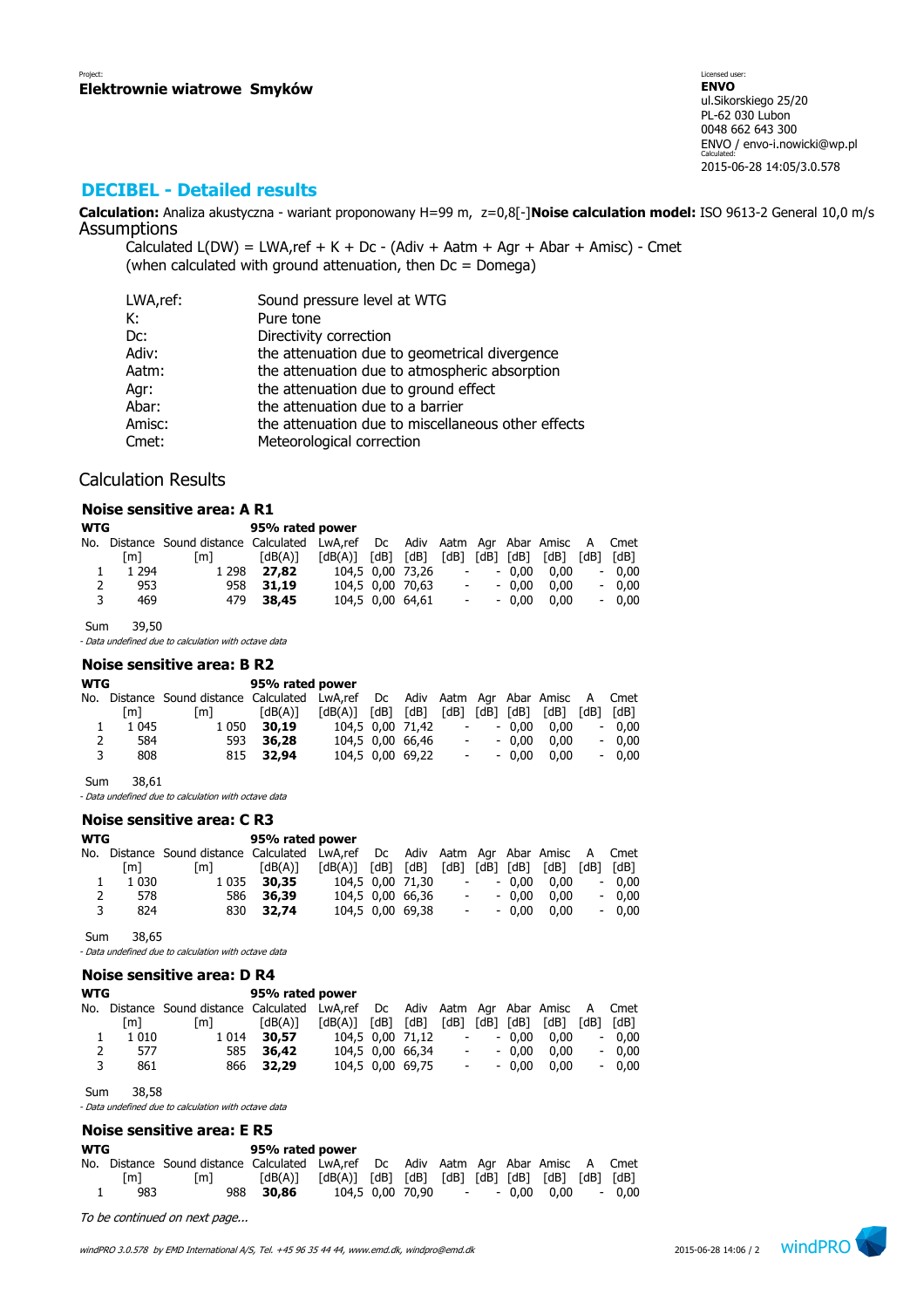# **DECIBEL - Detailed results**

**Calculation:** Analiza akustyczna - wariant proponowany H=99 m, z=0,8[-]**Noise calculation model:** ISO 9613-2 General 10,0 m/s ...continued from previous page

| <b>WTG</b> |     |                                                                                   | 95% rated power |                                                             |                  |                          |            |         |                             |                          |           |
|------------|-----|-----------------------------------------------------------------------------------|-----------------|-------------------------------------------------------------|------------------|--------------------------|------------|---------|-----------------------------|--------------------------|-----------|
|            |     | No. Distance Sound distance Calculated LwA,ref Dc Adiv Aatm Agr Abar Amisc A Cmet |                 |                                                             |                  |                          |            |         |                             |                          |           |
|            | [m] | [m]                                                                               | [dB(A)]         | $\lceil dB(A) \rceil$ $\lceil dB \rceil$ $\lceil dB \rceil$ |                  |                          |            |         | $[dB]$ $[dB]$ $[dB]$ $[dB]$ |                          | [dB] [dB] |
| 2          | 572 | 580                                                                               | 36,50           |                                                             | 104,5 0,00 66,27 | $\overline{\phantom{0}}$ |            | $-0.00$ | 0.00                        | $\overline{\phantom{a}}$ | 0.00      |
| 3          | 891 |                                                                                   | 896 31.92       |                                                             | 104.5 0.00 70.04 |                          | $\sim 100$ | $-0.00$ | 0.00                        |                          | $-0.00$   |

Sum 38,60

- Data undefined due to calculation with octave data

### **Noise sensitive area: F R6**

| WTG            |     |                                                                               | 95% rated power |                         |                  |                          |            |                |      |      |         |
|----------------|-----|-------------------------------------------------------------------------------|-----------------|-------------------------|------------------|--------------------------|------------|----------------|------|------|---------|
| No.            |     | Distance Sound distance Calculated LwA,ref Dc Adiv Aatm Agr Abar Amisc A Cmet |                 |                         |                  |                          |            |                |      |      |         |
|                | [m] | [m]                                                                           | [dB(A)]         | $[dB(A)]$ $[dB]$ $[dB]$ |                  |                          |            | [dB] [dB] [dB] | [dB] | [dB] | [dB]    |
| ı              | 968 |                                                                               | 973 31.03       |                         | 104.5 0.00 70.76 |                          | $\sim 100$ | $-0.00$        | 0.00 |      | $-0.00$ |
| $\overline{2}$ | 575 | 583                                                                           | 36,45           |                         | 104,5 0,00 66,31 | $\overline{\phantom{a}}$ |            | $-0.00$        | 0.00 |      | $-0.00$ |
| 3              | 918 |                                                                               | 923 31,60       |                         | 104,5 0,00 70,30 | $ \,$                    |            | $-0.00$        | 0.00 |      | $-0.00$ |
|                |     |                                                                               |                 |                         |                  |                          |            |                |      |      |         |

Sum 38,53

- Data undefined due to calculation with octave data

#### **Noise sensitive area: G R7**

| [m] | [m]        | [dB(A)] |                                     |                 |                         |                                                          |                                                                | [dB] | [dB]                                            | [dB]                                                                              |
|-----|------------|---------|-------------------------------------|-----------------|-------------------------|----------------------------------------------------------|----------------------------------------------------------------|------|-------------------------------------------------|-----------------------------------------------------------------------------------|
| 964 |            |         |                                     |                 |                         |                                                          |                                                                | 0.00 | $\overline{\phantom{a}}$                        | 0.00                                                                              |
| 584 |            |         |                                     |                 |                         |                                                          |                                                                | 0.00 | $\overline{\phantom{a}}$                        | 0.00                                                                              |
| 940 |            |         |                                     |                 |                         |                                                          |                                                                | 0.00 | $\overline{\phantom{0}}$                        | 0.00                                                                              |
|     | <b>WTG</b> |         | 969 31.07<br>592 36.29<br>944 31.35 | 95% rated power | $[dB(A)]$ $[dB]$ $[dB]$ | 104.5 0.00 70.72<br>104,5 0,00 66,44<br>104.5 0.00 70.50 | $\overline{\phantom{a}}$<br>$\overline{\phantom{a}}$<br>$\sim$ |      | [dB] [dB] [dB]<br>$-0.00$<br>$-0.00$<br>$-0.00$ | No. Distance Sound distance Calculated LwA,ref Dc Adiv Aatm Agr Abar Amisc A Cmet |

Sum 38,39

- Data undefined due to calculation with octave data

### **Noise sensitive area: H R8**

| WTG |     | 95% rated power                                                                   |           |                         |  |                  |                          |            |         |                             |      |         |
|-----|-----|-----------------------------------------------------------------------------------|-----------|-------------------------|--|------------------|--------------------------|------------|---------|-----------------------------|------|---------|
|     |     | No. Distance Sound-distance Calculated LwA,ref Dc Adiv Aatm Agr Abar Amisc A Cmet |           |                         |  |                  |                          |            |         |                             |      |         |
|     | [m] | [m]                                                                               | [dB(A)]   | $[dB(A)]$ $[dB]$ $[dB]$ |  |                  |                          |            |         | $[dB]$ $[dB]$ $[dB]$ $[dB]$ | [dB] | [dB]    |
|     | 937 |                                                                                   | 942 31.38 |                         |  | 104.5 0.00 70.48 | $\overline{\phantom{a}}$ |            | $-0.00$ | 0.00                        |      | $-0.00$ |
| 2   | 582 |                                                                                   | 589 36.33 |                         |  | 104.5 0.00 66.41 |                          | $\sim 100$ | $-0.00$ | 0.00                        |      | $-0.00$ |
| 3   | 962 |                                                                                   | 967 31.09 |                         |  | 104,5 0,00 70,71 |                          | $\sim 100$ | $-0.00$ | 0.00                        |      | $-0.00$ |
|     |     |                                                                                   |           |                         |  |                  |                          |            |         |                             |      |         |

Sum 38,43

- Data undefined due to calculation with octave data

#### **Noise sensitive area: I R9**

|         | 95% rated power |         |                                        |  |  |                         |                                                          |                                        |      |                               |                                                                                                                         |
|---------|-----------------|---------|----------------------------------------|--|--|-------------------------|----------------------------------------------------------|----------------------------------------|------|-------------------------------|-------------------------------------------------------------------------------------------------------------------------|
|         |                 |         |                                        |  |  |                         |                                                          |                                        |      |                               |                                                                                                                         |
| [m]     | [m]             | [dB(A)] |                                        |  |  |                         |                                                          |                                        |      |                               | [dB]                                                                                                                    |
| 919     |                 |         |                                        |  |  |                         |                                                          |                                        | 0.00 |                               | $-0.00$                                                                                                                 |
| 602     |                 |         |                                        |  |  |                         |                                                          |                                        | 0.00 |                               | $-0.00$                                                                                                                 |
| 1 0 1 0 |                 |         |                                        |  |  |                         |                                                          |                                        | 0.00 |                               | $-0.00$                                                                                                                 |
|         |                 |         | 924 31.59<br>609 35,99<br>1 0 14 30.57 |  |  | $[dB(A)]$ $[dB]$ $[dB]$ | 104,5 0,00 70,31<br>104,5 0,00 66,70<br>104,5 0,00 71,12 | $\sim 100$<br>$\sim 100$<br>$\sim 100$ |      | $-0.00$<br>$-0.00$<br>$-0.00$ | No. Distance Sound distance Calculated LwA,ref Dc Adiv Aatm Agr Abar Amisc A Cmet<br>$[dB]$ $[dB]$ $[dB]$ $[dB]$ $[dB]$ |

Sum 38,17

- Data undefined due to calculation with octave data

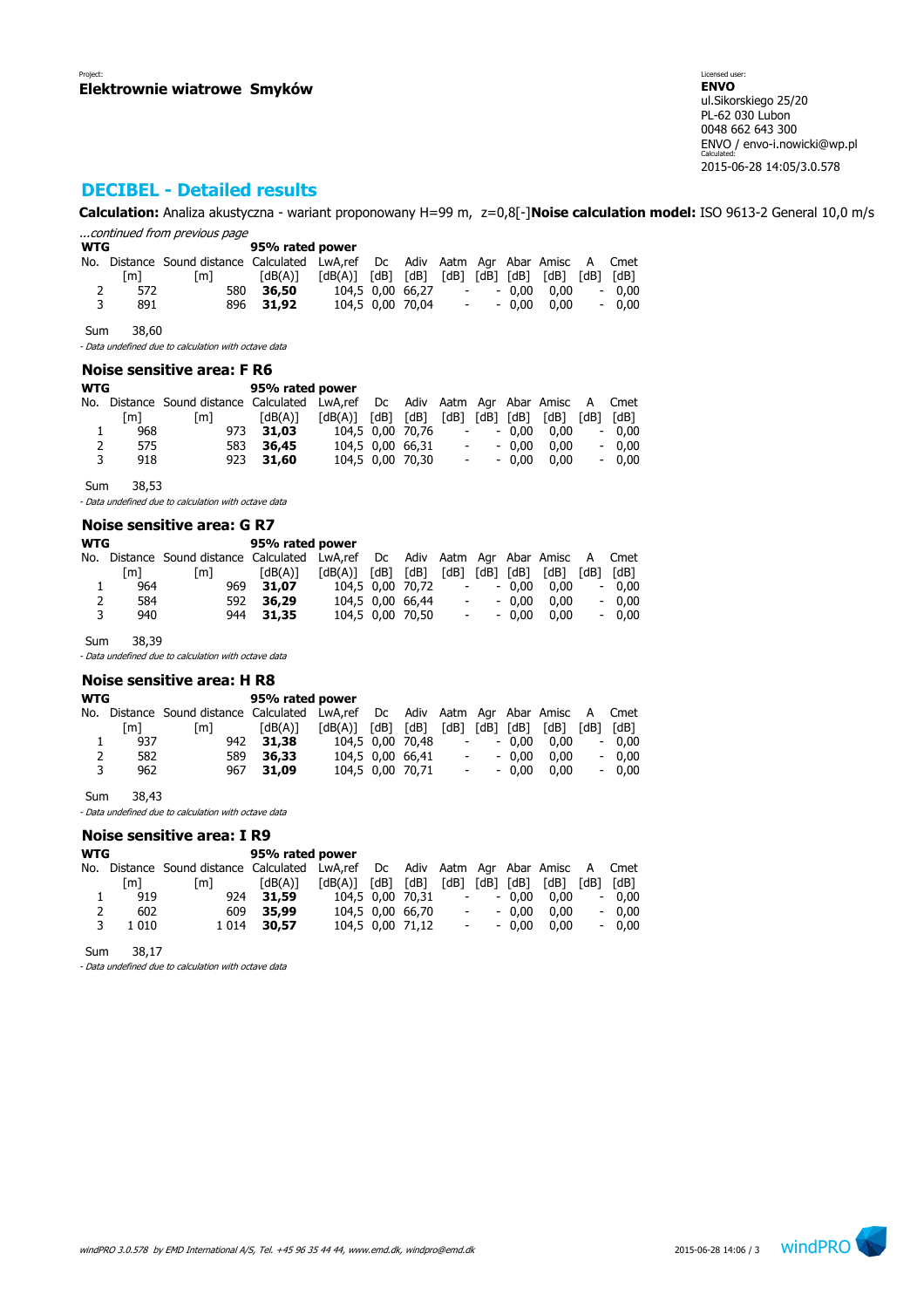## **DECIBEL - Assumptions for noise calculation**

**Calculation:** Analiza akustyczna - wariant proponowany H=99 m, z=0,8[-]**Noise calculation model:** ISO 9613-2 General 10,0 m/s **Noise calculation model:** ISO 9613-2 General **Wind speed:** 95% rated power else 10,0 m/s **Ground attenuation:** General, fixed, Ground factor: 0,8 **Meteorological coefficient, C0:** 0,0 dB **Type of demand in calculation:** 1: WTG noise is compared to demand (DK, DE, SE, NL etc.) **Noise values in calculation:** All noise values are mean values (Lwa) (Normal) **Pure tones:** Pure and Impulse tone penalty are added to WTG source noise **Height above ground level, when no value in NSA object:** 4,0 m Allow override of model height with height from NSA object **Deviation from "official" noise demands. Negative is more restrictive, positive is less restrictive.:** 0,0 dB(A) **Octave data required** Air absorption 63 125 250 500 1 000 2 000 4 000 8 000 [db/km] [db/km] [db/km] [db/km] [db/km] [db/km] [db/km] [db/km] 0,1 0,4 1,0 1,9 3,7 9,7 32,8 117,0 **WTG:** REpower 3.0M122 3000 122.0 !O! **Noise:** Level 0 - Guaranteed - - 07-2013 Source Source/Date Creator Edited Manufacturer 2013-07-10 USER 2013-12-23 10:16 Based on document SD-3.5-WT.PC-00-A-C-EN. **Octave data** Status Hub height Wind speed LwA,ref Pure tones 63 125 250 500 1000 2000 4000 8000 [m] [m/s] [dB(A)] [dB] [dB] [dB] [dB] [dB] [dB] [dB] [dB] From other hub height 99,0 95% rated power 104,5 No Generic data 86,1 93,1 96,5 99,1 98,9 96,0 91,2 81,7 **NSA:** R1-A **Predefined calculation standard: Imission height(a.g.l.):** Use standard value from calculation model **Noise demand:** 45,0 dB(A) **No distance demand**

**NSA:** R2-B **Predefined calculation standard: Imission height(a.g.l.):** Use standard value from calculation model

**Noise demand:** 45,0 dB(A) **No distance demand**

**NSA:** R3-C **Predefined calculation standard: Imission height(a.g.l.):** Use standard value from calculation model

**Noise demand:** 45,0 dB(A) **No distance demand**

**NSA:** R4-D **Predefined calculation standard: Imission height(a.g.l.):** Use standard value from calculation model

**Noise demand:** 45,0 dB(A) **No distance demand**